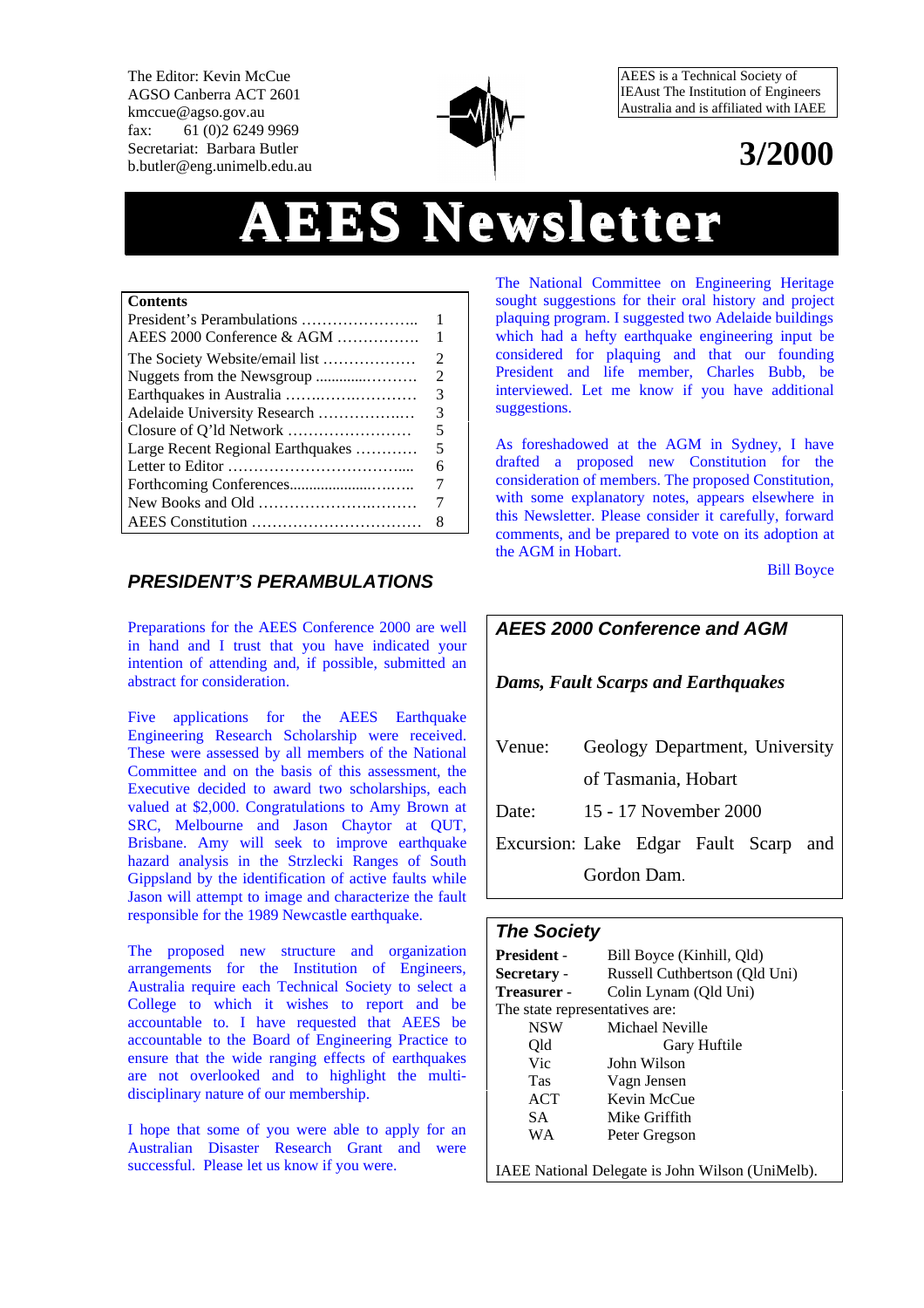The AEES Webmaster is Vaughan Wesson (SRC). Barbara Butler manages the Secretariat from Melbourne University.

# *The Society website/email list*

#### Dear AEES Members,

The AEES web site is at www.aees.org.au We will again use an online form for registrations for the November AEES conference in Hobart and are always looking for suggestions on other things to be included besides copies of the newsletter and details about relevant up coming conferences:

- details of interesting recent publications
- significant research projects in earthquake engineering (in Australia?)
- links to other relevant Web sites

Please send me your contributions/suggestions via email

> Cheers Vaughan Wesson

The AEES email list is operated by the Seismology Research Centre, Melbourne. If you would like to<br>register please notify Vaughan Wesson register please notify Vaughan vaughan@seis.com.au

# *NUGGETS FROM THE NEWSGROUP - A Regular Feature By Charles Bubb*

The following recent discussion is about the estimated magnitudes of the New Madrid USA earthquakes of 1811 and 1812 which is relevant to the wider question on how big can intraplate (eg Australian) earthquakes get? The magnitudes were estimated from the extent of the felt area and area of damage. The first poster is Susan Hough of USGS who is revising down the estimated magnitudes and the respondent, who agrees with her, is Roger Musson of the British Geological Survey.

Susan Hough wrote: They also weren't M8 events (to set the story straight); see http://www-socal.wr.usgs.gov/hough

At the following site they're ranked as 8.0+MSn. So what is the difference between the two?

http://wwwneic.cr.usgs.gov/neis/eqlists/USA/1811- 1812.html

Hough: My results are very recent -- the paper is in press at the moment. Some historic earthquake lists include New Madrid as 8++, as a surface-wave magnitude estimate. These values were based on analysis done ~20 years ago. In the mid-90's, a more careful analysis was done, comparing the extent of the earthquakes' effects with those of large earthquakes for which there are instrumental data. This work, by Arch Johnston, obtained Mw estimates of 7.8-8.1. The magnitudes come down even more in my analysis because my co-authors and I concluded that the original interpretation of original accounts (for intensity values) had been biased, for a couple of reasons. I've been having an ongoing debate with a

couple of colleagues who don't agree with my interpretation, but a lot of people do seem to accept my arguments--the solution hangs together nicely considering all of the direct and indirect information about the New Madrid zone and sequence.

Roger Musson responded:

Much more reasonable results. A number of people in Europe have questioned the size of these events in the last ten years. The sizes of the previously-used isoseismals look to be distorted by being based on reports chiefly from river valleys (soft sediments) and some of the intensity values always looked a bit iffy. In 1993 I made a plot taking the largest NW European earthquake and dumping it onto the Mississippi Valley at the same scale. This was an earthquake of about 5.6 Ms (6.1 ML) and the isoseismals were about half the radius of the 1811 event, which makes a magnitude of 8+ not very believable. Also, the New Madrid source seems much too small for great earthquakes.

The current trend seems to be to revise downward some of the large historical earthquakes. New Madrid has played a large part in raising the hazard estimates in the Eastern US. Hough's paper is sure to generate a lively debate.

*Charles*

#### *Earthquakes in Australia ML 3 –*

#### January to May 2000

This extract is from the AGSO database which includes data from Primary Industries and Resources SA, the Seismology Research Centre Victoria and Universities of Tasmania and Queensland.

| Date           | Time<br><b>UTC</b> | Lat       | Long    |               | ML Place                            |
|----------------|--------------------|-----------|---------|---------------|-------------------------------------|
| Jan            |                    |           |         |               |                                     |
| 1              | 115522.6           | $-37.235$ | 147.665 |               | 3.2 Ensay, Vic                      |
| 7              | 30227              | $-18.1$   | 121.43  | $\mathcal{R}$ | Off WA coast near<br><b>Broome</b>  |
| 10             | 205725.4           | $-28.31$  | 124.3   |               | 3 Cosmo Newberry area,<br><b>WA</b> |
| 12             | 212454.2           | $-19.785$ | 133.336 | 3.1           | Tennant Creek, NT                   |
| 13             | 22412.3            | $-16.51$  | 124.05  |               | 4 Wyndham Range, WA.<br>Felt        |
| 20             | 150115.4           | $-24.13$  | 114.05  | 3.4           | Near Minilya WA                     |
| 27             | 52135.6            | $-43.054$ | 146.395 |               | 3.5 Lake Edgar, Tas                 |
| Feb            |                    |           |         |               |                                     |
| $\mathfrak{D}$ | 232420.7           | $-33.73$  | 118.11  |               | 3.2 Nyabing WA                      |
| 6              | 125132.4           | $-17.46$  | 122.07  | 3.2           | Near Broome WA                      |
| 7              | 143825.1           | $-17.34$  | 121.98  | 3.2           | Broome area WA                      |
| 8              | 42635.9            | $-23.84$  | 128.87  | 3.1           | Lake Mackay area WA                 |
| 8              | 133710.7           | $-13.61$  | 122.42  | 4.1           | Scott Reef WA                       |
| 15             | 174445.5           | $-14.118$ | 127.654 | 3.4           | Joseph Bonaparte Gulf<br>WA         |
| 21             | 40612.3            | $-16.93$  | 120.16  | 3.8           | Rowley Shoals WA                    |
| 23             | 140524.3           | $-16.21$  | 120.73  | 3             | <b>Indian Ocean</b>                 |
| 24             | 204456             | $-30.75$  | 117.79  | 3.3           | Bencubbin WA. Felt MM<br><b>IV</b>  |
| 27             | 174902.9           | $-34.465$ | 148.434 | 3.1           | Harden NSW. Minor<br>damage         |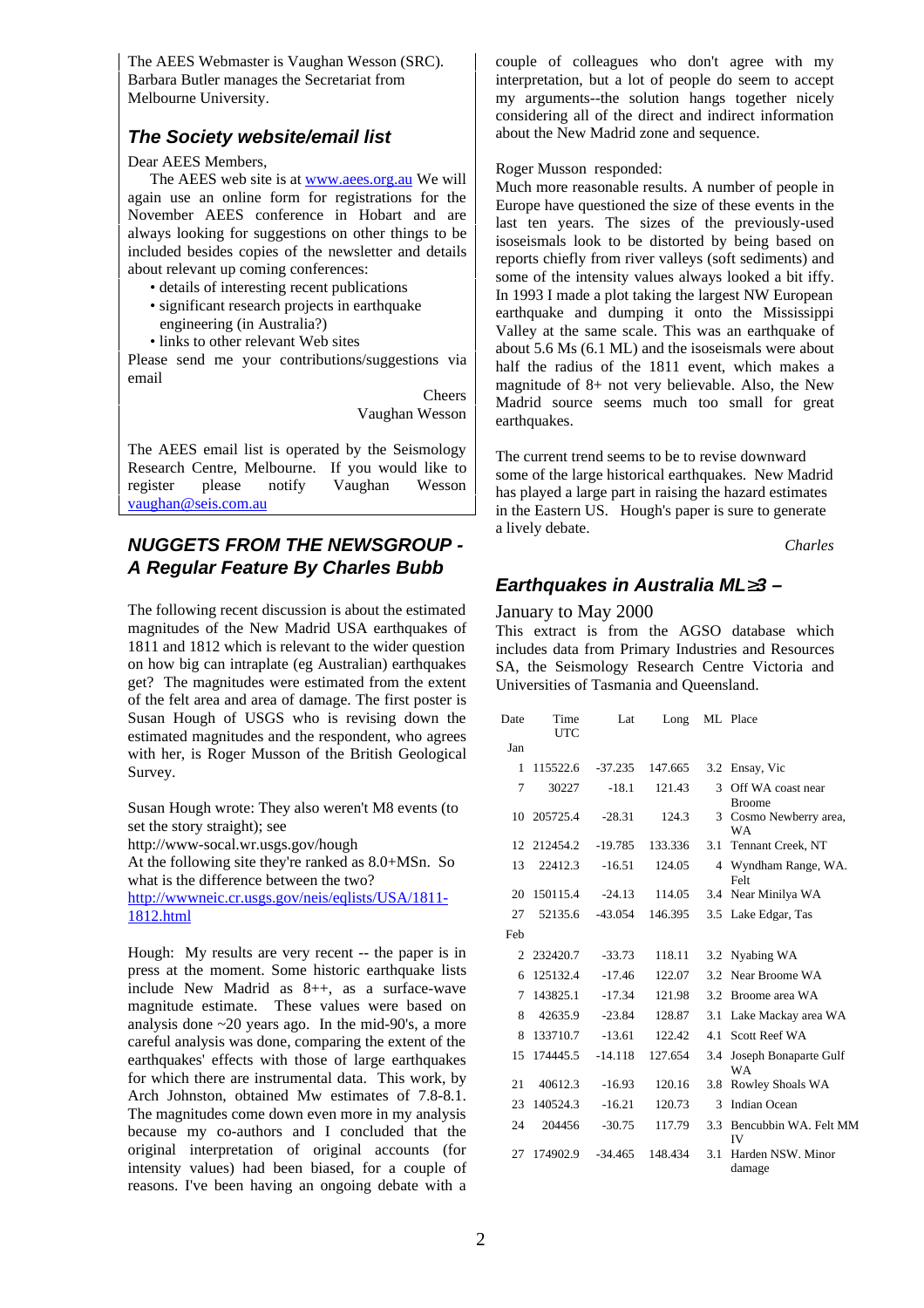# Mar 1 61115.5 -12.61 123.466 3.2 Near Ashmore Reef, WA *reinforced concrete frames* 11 32936.9 -33.7 138.47 3 Clare SA 16 132629.8 -37.478 146.105 3.8 Gaffneys Creek Vic, Felt 19 230748.2 -24.1 113.19 3 Off WA coast Carnarvon 20 173859 -17.3 145.6 3.1 Lake Eacham Qld. Felt 22 194507.3 -16.69 120.65 3 Rowley Shoals area WA 27 54801.1 -29.6 137.43 3.7 Lake Eyre South SA Apr 1 132914.2 -25.186 111.629 4.3 Indian Ocean 3 10836.2 -11.884 117.398 4.8 Indian Ocean 3 110932.5 -35.048 134.765 3 Port Lincoln area SA 13 31437.9 -16.421 128.635 3.8 Argyle area WA 16 2254.4 -12.24 118.56 4 Indian Ocean 21 115217.6 -35.528 134.334 3.5 Gt Australian Bight May 17 172946.8 -38.639 143.616 3.2 Apollo Bay Vic. Felt 22 142509.9 -25.326 116.945 3 Landor area, WA. 25 42538.6 -20.722 114.792 3.1 Indian Ocean

# *Clearance offer on Conference Proceedings*

Barbara Butler still has copies of our early conference proceedings, more than she can store. We can't sell them quickly so will give them away! Proceedings are yours for the price of postage: fax: 03 8344 4616 or b.butler@eng.unimelb.edu.au

\_\_\_\_\_\_\_\_\_\_\_\_\_\_\_\_\_\_\_\_\_\_\_\_\_\_\_\_\_\_\_\_\_\_\_\_\_\_\_\_\_\_\_

*The AEES subscription year will change in 2001; from calendar to fiscal year. It is expensive to send each member an individual reminder that fees are due so please help us by sending your subscription for 2000/01 to AEES (attn: Barbara Butler, Civil and Environmental Engineering Dept, Melbourne University Parkville Vic 3052) or renew through IEAust's annual subscription system by marking AEES your preferred Society. If you change address or if you know a member who is not receiving the newsletter please advise the Secretary, many newsletters are returned.*

# *Adelaide University Earthquake Engineering Research – Update* **Dr Mike Griffith**

Since my last report, two large ARC-funded research projects have nearly been completed and a new project, jointly funded by the Commonwealth Government and the Clay Brick and Paver Institute of Australia, has commenced.

What follows is a quick summary of the two nearly completed projects followed by an overview of the aims and objectives of the new project.

# *Project 1: Non-linear dynamic analysis of*

1 221119.8 -18.1 119.29 3 Rowley Shoals area, WA This project, which began in January 1997, constitutes a 3-year investigation into the non-linear modelling of concrete frame structures under severe earthquake loading. The non-linear methods provide the basis for a new and improved approach to seismic design, whereby highly undesirable behaviour, such as the development of "weak-column strong-beam" collapse mechanisms, can be detected and avoided. This in turn will enable designers to achieve well-conditioned structural response to earthquake loading, with a high degree of protection against collapse and hence loss of life and property.

14 123941.5 -22.977 112.901 4.7 Off WA coast Learmonth model and identify the critical collapse mechanism The analytical procedures have the ability to fully represent the non-linear stress-strain properties of concrete and steel reinforcement, account for large deformations, model non-linear shear deformations and buckling of longitudinal reinforcing steel, and (weak link) for the structure. The analytical procedures are able to model the structural behaviour up to and including total collapse. The accuracy of the numerical procedure is currently being verified with a small number of earthquake shaking-table tests. The final results of this project should be able to be reported at the Society's annual technical seminar in Hobart in 2000.

References:

- Analysis of the collapse behaviour of concrete frames under severe dynamic loading, H. R. Joshi, A. Kawano, M. C. Griffith and R. F. Warner, *Proceedings of Australian Earthquake Engineering Society*, Brisbane, pp. 14.1-14.4, (1997).
- Analysis of the behaviour and collapse of concrete frames subjected to severe ground motion, A. Kawano, M.C. Griffith, H.R. Joshi, R.F. Warner, Research Report No. R163, Department of Civil and Environmental Engineering, The University of Adelaide, 76p, (1998).

#### *Project 2: The seismic integrity of walls and connections in unreinforced brick masonry buildings*

This project also began in March 1997. The aims of this research were achieved and consisted of: improving our understanding of how unreinforced brick masonry buildings behave under earthquake loading; experimentally establishing the dynamic strength of key components in the seismic forced resisting system; and developing an improved theoretical model for the aseismic design of URM buildings.

An intensive program of experimental work was carried out to establish the seismic strength of typical connection details that comply with the AS3700 guidelines and are commonly used in practice. The results of this work have established that friction is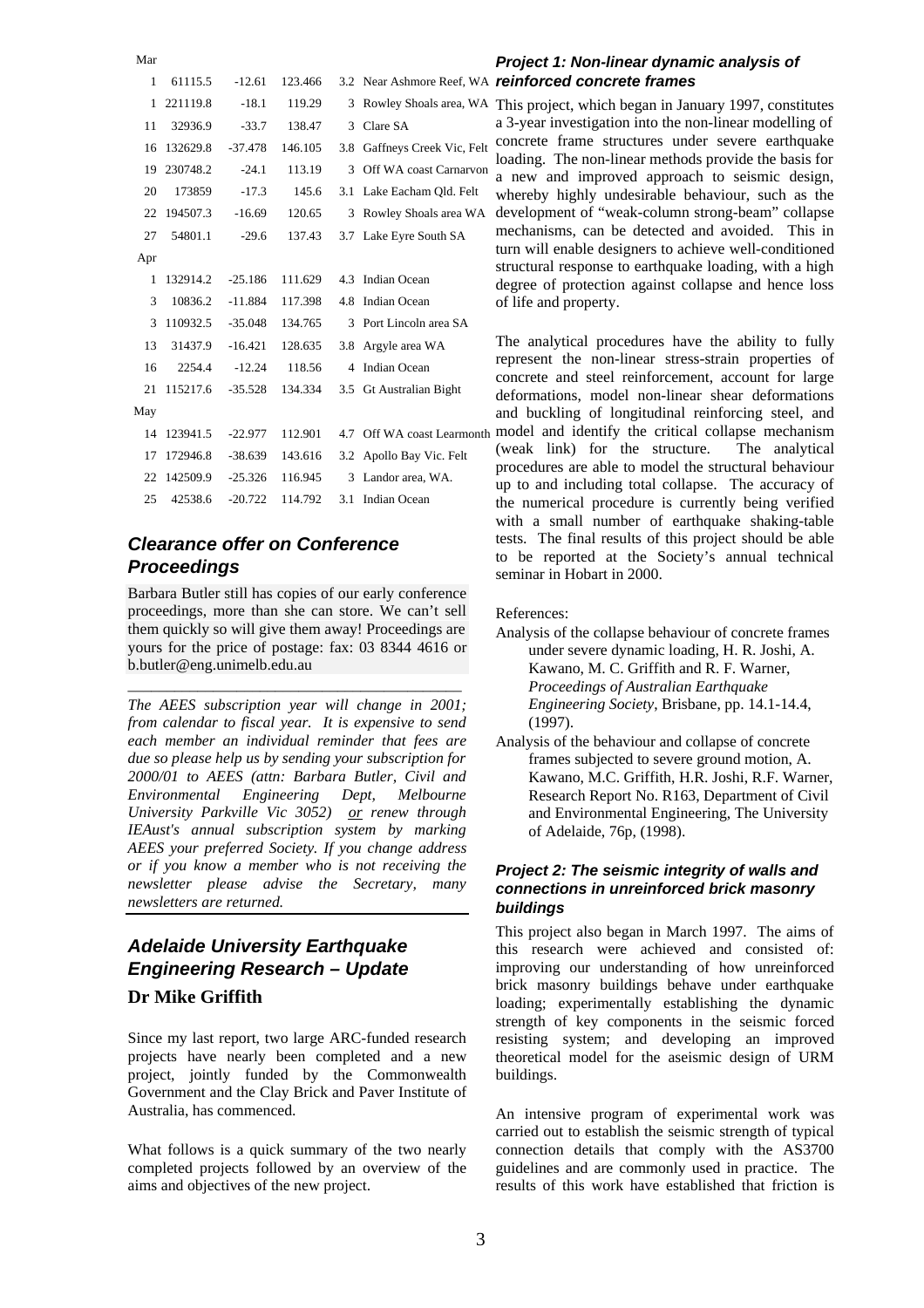capable of reliably supplying shear forces up to 30% of the normal force transferred between brick walls and concrete floor slabs. An amendment to AS3700 has already been issued to reflect this finding.

The experimental results have also been used to validate modified analytical methods that are suitable for the design of "dynamically-loaded" brick walls. This part of the project showed that current design methods are often extremely conservative but can also sometimes be highly unconservative. It has been shown that a new "displacement-based" method gives more reliable predictions of wall behaviour and recommends that a displacement-based design procedure be adopted. The preliminary results of this work were published at last year's (1999) AEES technical seminar in Sydney. The final results will be presented in Hobart in 2000.

References:

- On the seismic capacity of typical DPC and slip joints in unreinforced masonry buildings, M. C. Griffith and A. W. Page, *Australian Journal of Structural Engineering,* The Institution of Engineers, Australia, Vol.1, No.2, pp. 133-140, (1998).
- Seismic response behaviour of unreinforced masonry walls by shaking table testing and time-history analyses, B. Rodolico, K. Doherty, N. Lam, M. Griffith and J. Wilson, *Proceedings of the 16th Australasian Conference on the Mechanics of Structures and Materials,* Sydney, pp. 581 – 586, (1999).
- Modelling of earthquake induced collapse of unreinforced masonry walls combining force and displacement principles, K. Doherty, N. Lam, M. Griffith and J. Wilson, *Proceedings of the 12th World Conference on Earthquake Engineering,* Auckland, New Zealand, (2000).
- Modelling the collapse behaviour of unreinforced masonry walls during the Newcastle earthquake, K. Doherty, B. Rodolico, N. Lam, M. Griffith and J. Wilson, *Proceedings of Australian Earthquake Engineering Society*, Sydney, Paper No. 6, (1999).
- Seismic Design of Connections in Unreinforced Masonry Buildings, M.C. Griffith and A. Page, *Proceedings of the 1998 Structural Engineers World Congress*, San Francisco, (1998).

#### *Project 3: Design of unreinforced masonry walls for lateral loading*

The new Australian Masonry Code has adopted the virtual work method for the analysis and design of walls subjected to lateral loading. This method uses energy principles but is semi-empirical, is currently only applicable to walls with a limited range of openings, and ignores the beneficial effects of compressive stress, particularly in relation to the evaluation of the energy absorbed in the joints. This jointly funded experimental and theoretical investigation will address these shortcomings by

developing "mechanics-based" numerical procedures to replace the empirical aspects of the present design method. This will enable a full range of wall geometries and openings to be catered for.

A key feature of this project is the unusually high standard of the industry contribution to the project. Dr Stephen Lawrence is representing the Clay Brick Paver Institute of Australia on this project. Before taking up his current position with SPL Consultants, Dr Lawrence spent many of his 25 years at CSIRO conducting research into the field of unreinforced masonry construction. He was also actively involved in the development of AS3700 and the virtual work method approach in AS3700.

#### References:

The new AS3700 approach to lateral load design, S.J. Lawrence and R.J. Marshall, *Proceedings, 5th Australian Masonry Conference*, Gladstone, pp. 227-237, (1998).

#### *Closure of Qld Seismograph Network*

Unbelievably the earthquake monitoring network run by the University of Queensland (UQ) for the State Government has closed. AGSO has four stations at Roma, Quilpie, Mt Isa and Charters Towers but monitoring of the populated east coast region which was out-sourced to UQ by the government in 1993 has ceased while the Government undertakes a review of costs and effectiveness.

The following is an extract from a press statement by Professor Peter Mora of QUAKES.

I regret to inform you that QUAKES is no longer able to provide statewide earthquake monitoring and hazard services in Queensland due to lack of state government funding. The closure of the program will result in loss of valuable expertise and data. As of Monday April 3rd, monitoring activities as well as work towards updating the Queensland hazard map for incorporation into the new Australia/New Zealand earthquake standard have been terminated.

Our senior seismic network staff has been given notice by The University that his contract will expire as of May 5. Other positions involved in the statewide monitoring operations will become redundant. Following is an explanation of recent events that have resulted in closure of the earthquake monitoring program.

On Friday 24 March, The University of Queensland was informed by State government officials that the government was unable to provide adequate interim funding to sustain the earthquake monitoring program during 2000. It was further explained that while the government recognised the need for seismic monitoring and a network upgrade, it would not be possible to secure funding in the next budget. Therefore, it had been decided to cease funding earthquake monitoring and to "save" money. It was suggested that these savings could allow the network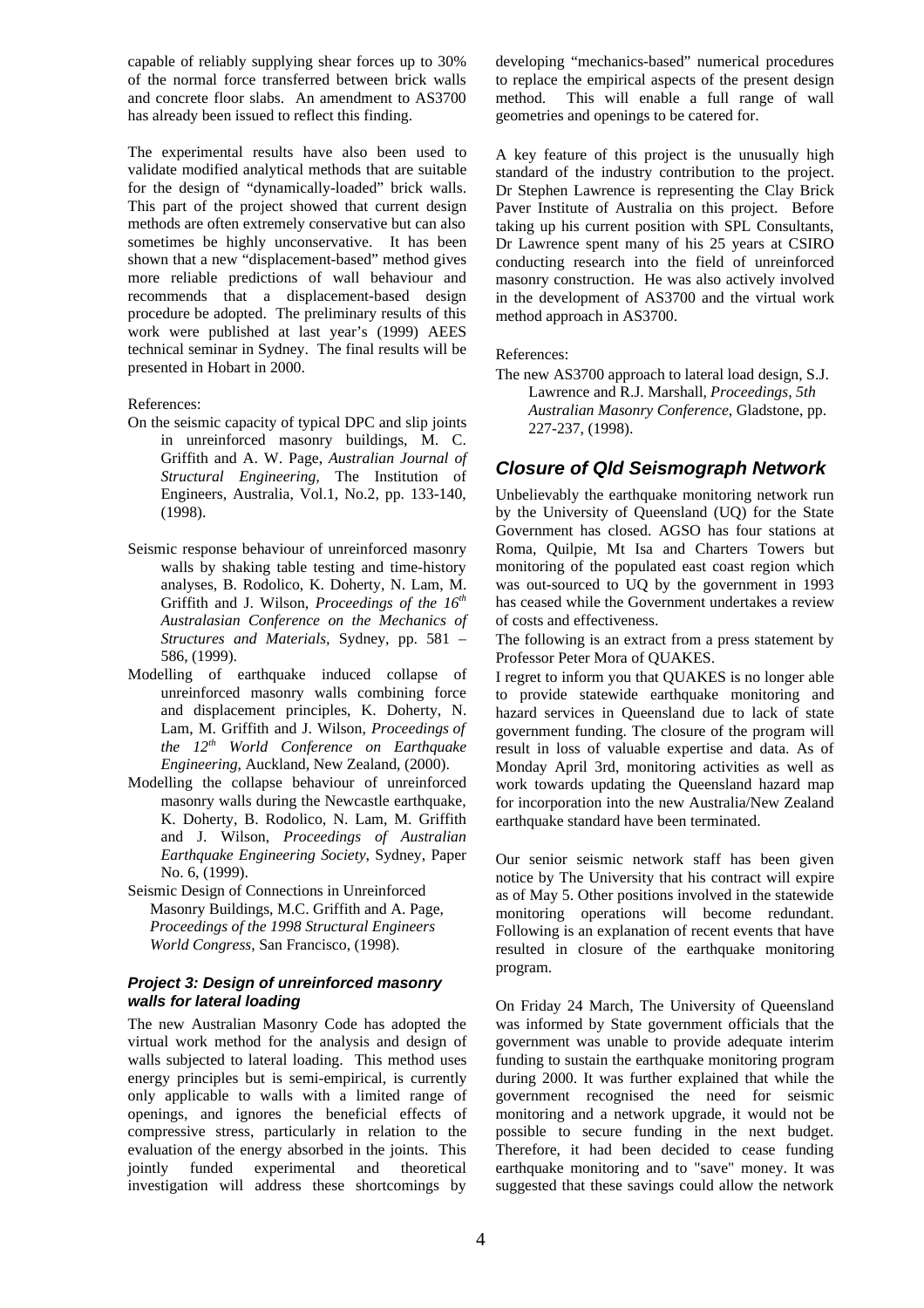to be upgraded some time in the future (cartoon compliments Sunday Mail July 09, 2000).



#### *Large Regional Earthquakes*

Sulawesi Tengah Earthquake and Tsunami A shallow earthquake occurred in central Sulawesi on May 4, 2000 12.21pm local time. The earthquake magnitude is Mw 7.4, Ms 7.3 (USGS) and Magnitude Richter 6.5 (BMG), while the epicenter is 0.9 South, 123.4 East (USGS) and 1.4 South, 123.6 East (BMG). Indonesian mass media reported that the earthquake had generated a tsunami of about 3 - 5 meters and killed at least 9 people. At least two villages were swept by the tsunami.

Report from the region via US cable traffic:

On May 5, huge tidal waves hit the Banggai Islands, killing at least nine people and destroying hundreds of houses in seven subdistricts in Banggai. The tsunami waves, reportedly measuring up to six meters in height inundated two villages on Peleng island, Kayuntayo and Uwedikum.

In Luwuk (607 kilometers east of Palu, capital of Central Sulawesi), a pier was seriously damaged, tens of houses collapsed, and a market burned down.

Local district administration in Luwuk and on Peleng Island has set up tents to temporarily shelter people who lost their homes and supplied them with rice and medicines. A task force of local government, Ministry of social affairs and NGO (world vision) has been formed, and until now has gathered 13.5 tons of rice and 115 boxes of instant noodles that will be targeted to four worst-hit sub-districts, namely Tinangkung, Bulagi, Balantak and Totikum. Christina Neal

Geoscience Advisor

USGS and Office of US Foreign Disaster Assistance

#### Cocos Islands Earthquake

U.S. Geological Survey

NEIC Quick Epicenter Determination

UTC Time Lat Long Depth mb MS SD NS June 18

1444 12.7 13.962S 97.473E 10G 6.8 7.8 1.2 119 Indian Ocean Mw 7.8 (HRV), 7.6 (GS)

Felt strongly in the Cocos Islands but no damage reported there. Felt (II) at Bengkulu, Jakarta and Padangpanjang, Indonesia but not on mainland Australia. Local seiche in the Cocos Island lagoon. This is the largest intraplate earthquake known to have occurred in the Indian Ocean – magnitude 7.8. The mechanism was predominantly strike-slip. There were several aftershocks up to magnitude 5.7 in the following days. A map and seismogram can be viewed on the AGSO webpage at: www.agso.gov.au

#### *Letters to the Editor:*

Subject: 2 POST-DOCS IN PETROLEUM/STRUCTURAL GEOLOGY/GEOMECHANICS THE UNIVERSITY OF ADELAIDE

#### Dear Colleague,

Perhaps you'd be willing to post or otherwise circulate this advertisement to anyone that might be interested in applying.

Many thanks, Richard Hillis

RESEARCH ASSOCIATE/POSTDOCTORAL FELLOW (Ref: 10365) (Fixed-term) Fault Seals to Hydrocarbon Reservoirs

RESEARCH FELLOW (Ref: 10366) (Fixed-term) Geological Disposal of Carbon Dioxide National Centre for Petroleum Geology and Geophysics

The NCPGG is a joint venture of the University of Adelaide and the University of South Australia and is a member of the Australian Petroleum Cooperative Research Centre (APCRC). The NCPGG is wellequipped with hard- and soft-ware related to petroleum geology and geophysics including Schlumberger's GeoFrame system (eg. IESX and BorView) and Paradigm's Geolog software.

Two positions are available. A postdoctoral fellow is sought to work on fault seals and other structural geology/petroleum geomechanics projects including tight gas exploration in the Cooper Basin and in situ stresses and neotectonics in Brunei. You should:

• have a higher degree in geology, geophysics or engineering;

• have expertise in fault seals, structural geology and/or geomechanics and;

• be prepared to collaborate in a multi-disciplinary research group and in a variety of projects.

Salary \$38,414-\$46,786 (A minimum of \$43,584 is payable to the holder of a PhD)

A research fellow is sought to work on geomechanical aspects of the geological disposal of CO2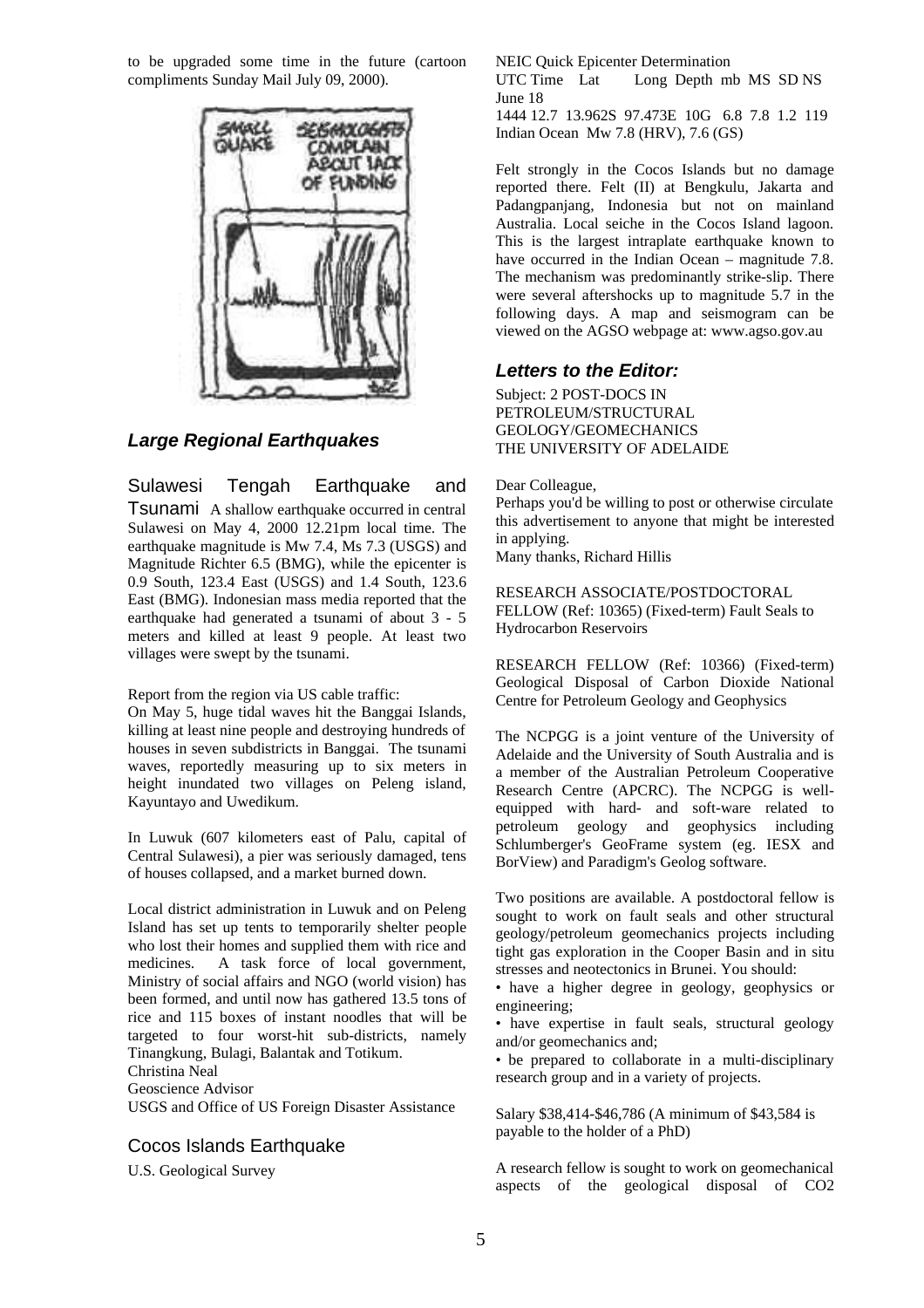(GEODISC). This project is funded by the APCRC's GEODISC program.

The role of the position is to assess the risk of CO2 injection influencing seal integrity, eg. by activating faults and fractures. You should:

• have a PhD in geology, geophysics or engineering and expertise in geomechanics;

• be prepared to collaborate within the multidisciplinary and multi-institutional GEODISC research group.

Salary \$49,249-\$54,484

These fixed-term positions are available from 1 July 2000 for a period of 2 years.

Further information including selection criteria and applications in duplicate addressing the selection criteria and quoting the reference number should include names and addresses of three referees to Professor R Hillis, NCPGG, University of Adelaide, Thebarton Campus, South Australia

Prof. Richard Hillis State of South Australia Chair National Centre for Petroleum Geology and Geophysics (NCPGG)

ph (dir): 61 (0)8 8303 3080 ph (sec): 61 (0)8 8303 4299 fax: 61 (0)8 8303 4345 e-mail: rhillis@ncpgg.adelaide.edu.au web: www.ncpgg.adelaide.edu.au

IEAust have a comprehensive information database (for mainly Australian articles and publications) at: http://www.ieaust.org.au/engine/about.htm

\_\_\_\_\_\_\_\_\_\_\_\_\_\_\_\_\_\_\_\_\_\_\_\_\_\_\_\_\_\_\_\_\_\_\_\_\_\_\_\_\_\_\_

Would be very useful for any Australian engineer

Regards Russ Cuthbertson

#### *FORTHCOMING CONFERENCES*

• 9 August 2000 Geotechnical Engineering – Computer software and methods. Sydney. Contact Paul Hewitt, Golder Assoc at phewitt@golder.com.au

\_\_\_\_\_\_\_\_\_\_\_\_\_\_\_\_\_\_\_\_\_\_\_\_\_\_\_\_\_\_\_\_\_\_\_\_\_\_\_\_\_\_\_

• 10 - 15 September 2000. European Seismological Commission, Lisbon Portugal. A workshop will be held there on "Historical Instruments and Documents in Seismology" (WSB-3).

• 16 - 20 October 2000. Japan – 2nd Workshop of The APEC Cooperation for Earthquake Simulation ACES. Details next issue.

• 15 – 17 November 2000. *AEES* AGM and Annual Seminar in Hobart Tasmania. Organiser Vagn Jensen. The conference will include a visit to the Gordon Dam, one of the World's highest thin-arch concrete dams.

• March 2001. The Australasian Structural Engineering Conference will be held on the Gold Coast.

• The 12<sup>th</sup> European Conference on Earthquake Engineering will be held in London in 2002 (see flyer enclosed).

#### *NEW BOOKS (& OLD) / REPORTS*

Seismicity Patterns Their Statistical Significance & Physical Meaning, Ed Wyss, M. Shimazaki, K. and Ito,A. Birkhauser Verlag AG, 1999

This collection contains papers on seismicity patterns, their interpretation and relevance to predicting earthquakes. The interpretation of seismicity patterns has become somewhat controversial. Some researchers present case histories suggesting that earthquakes may be predicted by increased seismic moment release or seismic quiescence and, in general, by understanding the processes of self-organized criticality. Others deny these hypotheses. Although the problem of recognising foreshocks in real time remains unsolved, new properties of microearthquakes as a function of time are coming to light. Computer modeling of seismicity also is advancing in sophistication and relevance. Surprisingly, b-values seem to hold substantial information about varying local conditions of earthquake generation.

- Perils of a Restless Planet. Ernest Zebrowski jnr. Cambridge Uni Press. RRP \$29.95
- Australian Seismological Report 1996 AGSO Sales Centre ph: 02 6249 9519, fax: 02 6249 9982
- Acceptable Risks for Major Infrastructure. Eds P Heinrichs and R Fell, Balkema 1995. Proceedings of the Seminar on Acceptable Risks for Extreme Events in the Planning and Design of Major Infrastructure. Sydney NSW Australia, 26 - 27 April 1994
- Report on the January 17, 1995 Great Hyogo-Ken Nambu (Kobe) Earthquake. Lam Pham & M Griffith. CSIRO DBCE 95/175(M)
- Isoseismal Atlas of Australian Earthquakes Part 3 AGSO Record 1995/44. AGSO Sales Centre phone: 06 249 9519, fax: 06 249 9982
- Earthquakes and Geological Discovery by Bruce Bolt. W H Freeman and Co., 1993
- Risks and Realities, Centre for Advanced Engineering University of Canterbury, Christchurch New Zealand
- This book mainly presents the results of an investigation into the vulnerability of lifelines serving metropolitan Christchurch
- Seismogenic and tsunamigenic processes in shallow subduction zones, eds. J. Sauber and R. Dmowska, Birkhauser Basel, 1999. (reprinted from a recent issue of Pure and Applied Geophysics). US\$44.50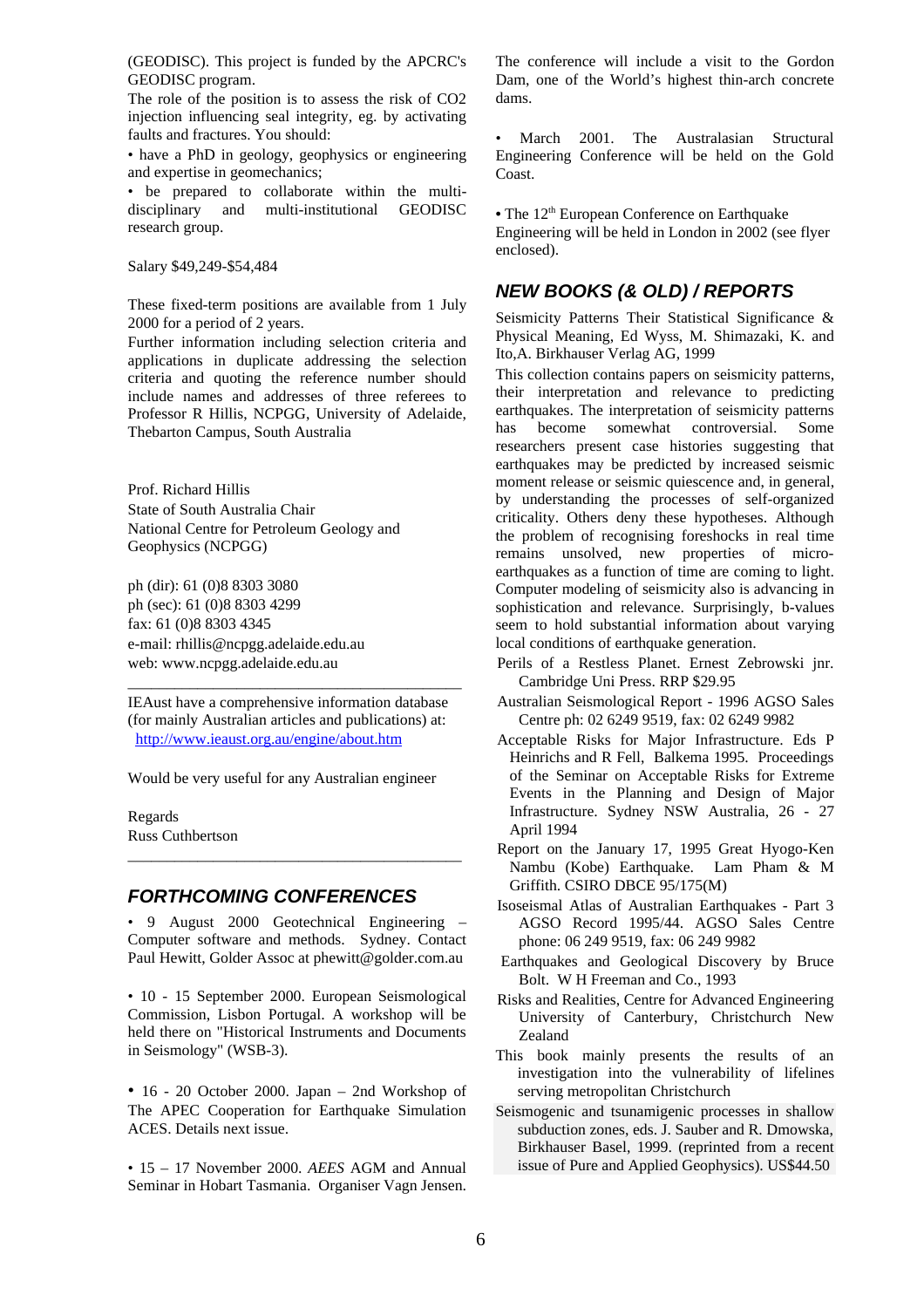

# **Australian Earthquake Engineering Society**

### **PROPOSAL FOR REVISION TO AEES CONSTITUTION**

For some time our practice has not been consistent with the provisions of our Constitution. At the AGM in Sydney last year, I indicated that I would be drafting revisions to the Constitution for the consideration of members. A proposed new Constitution is set out below, together with brief notes on the changes. The present Constitution is also re-printed below for information.

The proposal is published in the Newsletter for information and comment and it is intended that we vote on its adoption at the AGM in Hobart.

#### **Proposed AEES Constitution**

#### **1. Name**

The name of the Society shall be –

AUSTRALIAN EARTHQUAKE ENGINEERING SOCIETY

#### **2. Objective**

The objective of the Society is to reduce earthquake risk by:

- advancing the science and practice of earthquake engineering and engineering seismology
- improving understanding of the impact of earthquakes on the physical, social, economic, political and cultural environment,
- advocating comprehensive and realistic measures for reducing the harmful effects of earthquakes.

#### **3. Non Profit Organisation**

The assets and income of the Society shall be applied exclusively to the promotion of the objects of the Society and no portion shall be paid or distributed directly or indirectly to the members of the Society except as bona fide remuneration for services rendered or expenses incurred on behalf of the Society.

#### **4. Activities**

The activities of the Society are directed towards providing national leadership, facilitation and coordination of professional society activities in the practice of earthquake engineering and engineering seismology.

Such activities include:

- organization of technical conferences, symposia and meetings,
- publishing a newsletter and other technical publications,
- promotion of research, development and improved practice,
- acting as the Australian representative in dealings with the International Association of Earthquake Engineering and other regional earthquake engineering associations and interest groups.

#### **5. Membership**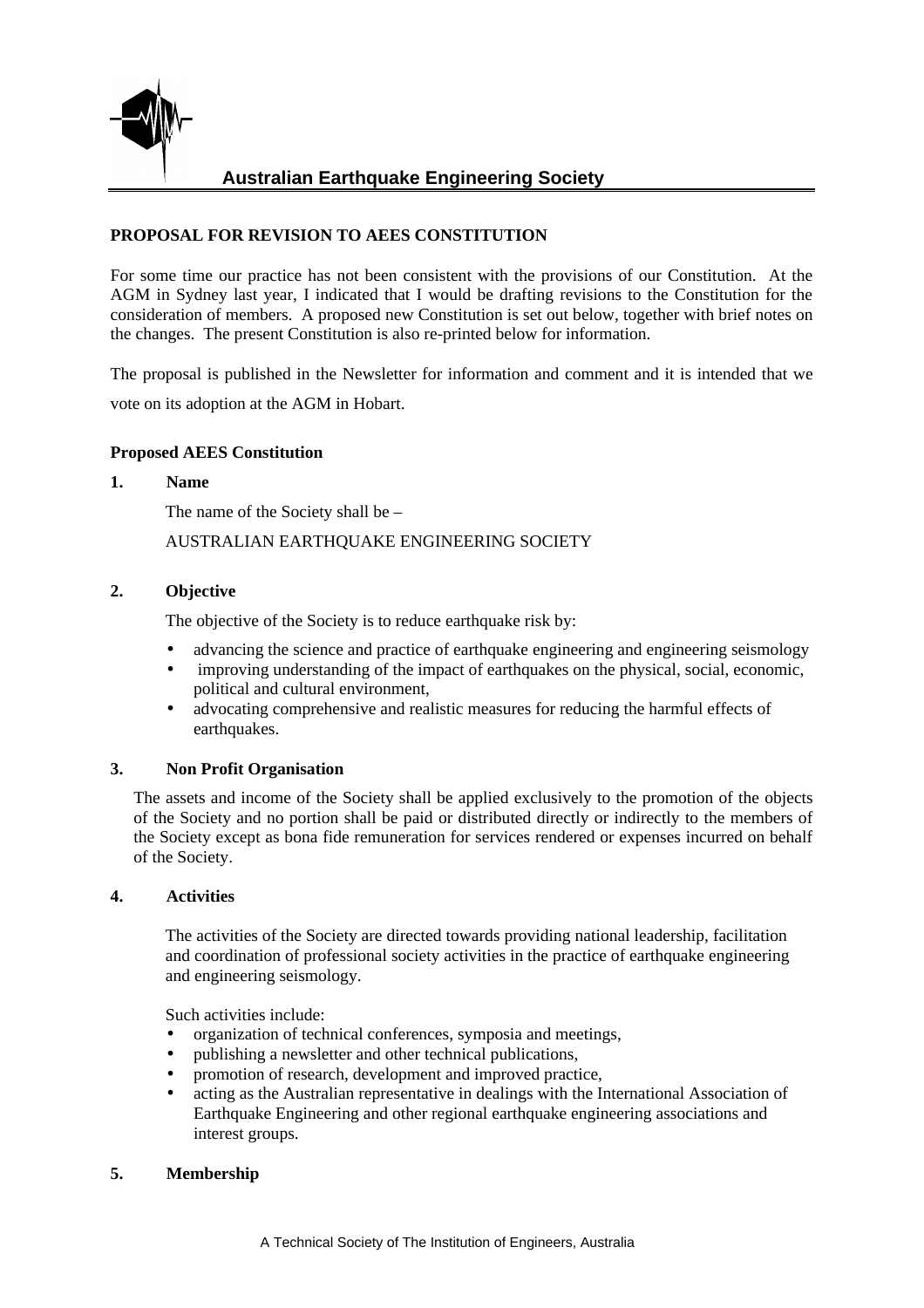Membership of the Society shall be open to persons and organisations who are interested in the objective and activities of the Society.

#### **6. Subscription**

The annual subscriptions for membership shall be determined by the National Committee from time to time and shall be payable to the Society on the  $30<sup>th</sup>$  day of the financial year then commencing.

#### **7. National Committee**

The affairs of the Society shall be managed by a National Committee elected by the members and consisting of an Executive and State representatives (one from each State).

The Executive shall comprise:

- Chairman (President) of the Society
- Secretary of the Society
- Treasurer of the Society

The Committee shall be elected annually, normally at the Annual General Meeting of the Society.

The Executive members shall occupy their position for no more than three years.

#### **8. Chapters**

The Society may have chapters in such states or regions as the Executive shall from time to time decide.

#### **9. Dissolution of Society**

In the event of the Society being dissolved, the amount which remains after such dissolution and the satisfaction of all debts and liabilities shall be paid and applied by the Society in accordance with its powers to any organisation which has similar objects and which has rules prohibiting the distribution of its assets and income to its members.

#### **Notes on proposed constitution clauses**

- 1. name unchanged.
- 2. based on the EERI objectives and used with their permission (refer President's Perambulations – Newsletter 1/99)
- 3. required to confirm tax exempt status
- 4. based on our current objectives
- 5. membership broadened to include organisations
- 6. modified to allow for the proposed change to the IEAust financial year
- 7. adjusted to reflect our recent practice
- 8. provide for local chapters
- 9. required to confirm tax exempt status.

I have adopted a minimalist approach to the proposed amendment. I believe the approach of the original proponents of the Society in formulating a brief constitution is sound and I do not see the need to burden ourselves with unnecessary or restrictive rules.

#### **Present AEES Constitution**

At formation of the Society the Constitution was as set out below: